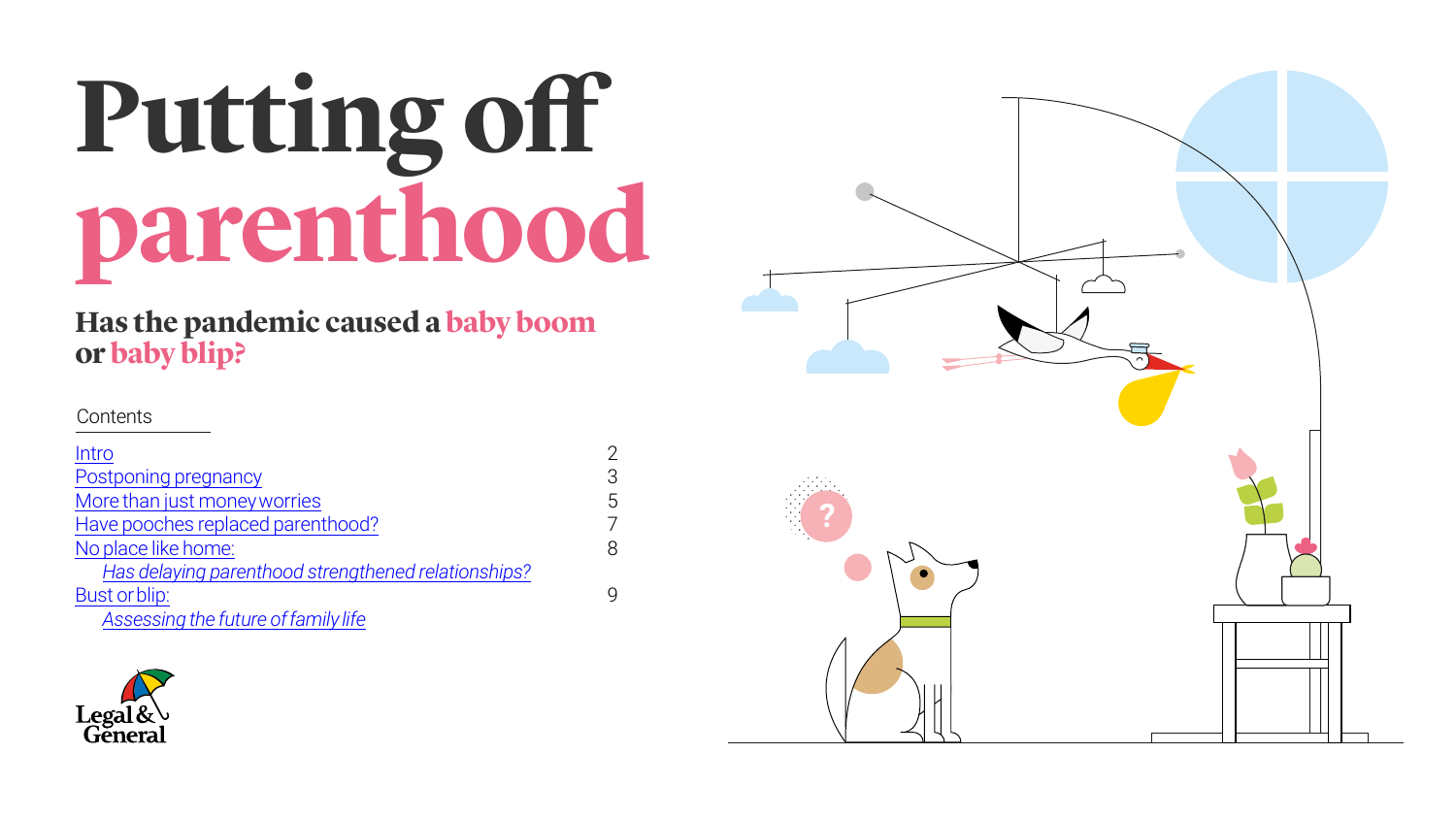It's a time of joy, discovery and no shortage of nappy changes. But choosing to have a child is a hugely consequential decision, perhaps no more so than during a pandemic, when millions face uncertainty about their livelihoods and location.

So has the COVID-19 era led to a 'baby blip' or 'baby bust?' We wanted to find out if people really are putting off parenthood, and if so, for what reasons. We spoke to 1,001 adults who were considering starting a family or having more babies, to find out more. Here is a snapshot of what we found:

83% of those who've delayed having children say they still expect to have kids in the future.



72% of adults without children have decided to delay (or considered delaying) having a child since the first lockdown in March 2020.





40% of those polled got a dog during lockdown. Of those, 71% did so instead of having a baby.



65% of parents said that home-schooling and the amount of time they've spent with their children since April 2020 has increased their desire to add to their family.



2.

### <span id="page-1-0"></span>**Starting a family is one of life's greatest adventures**



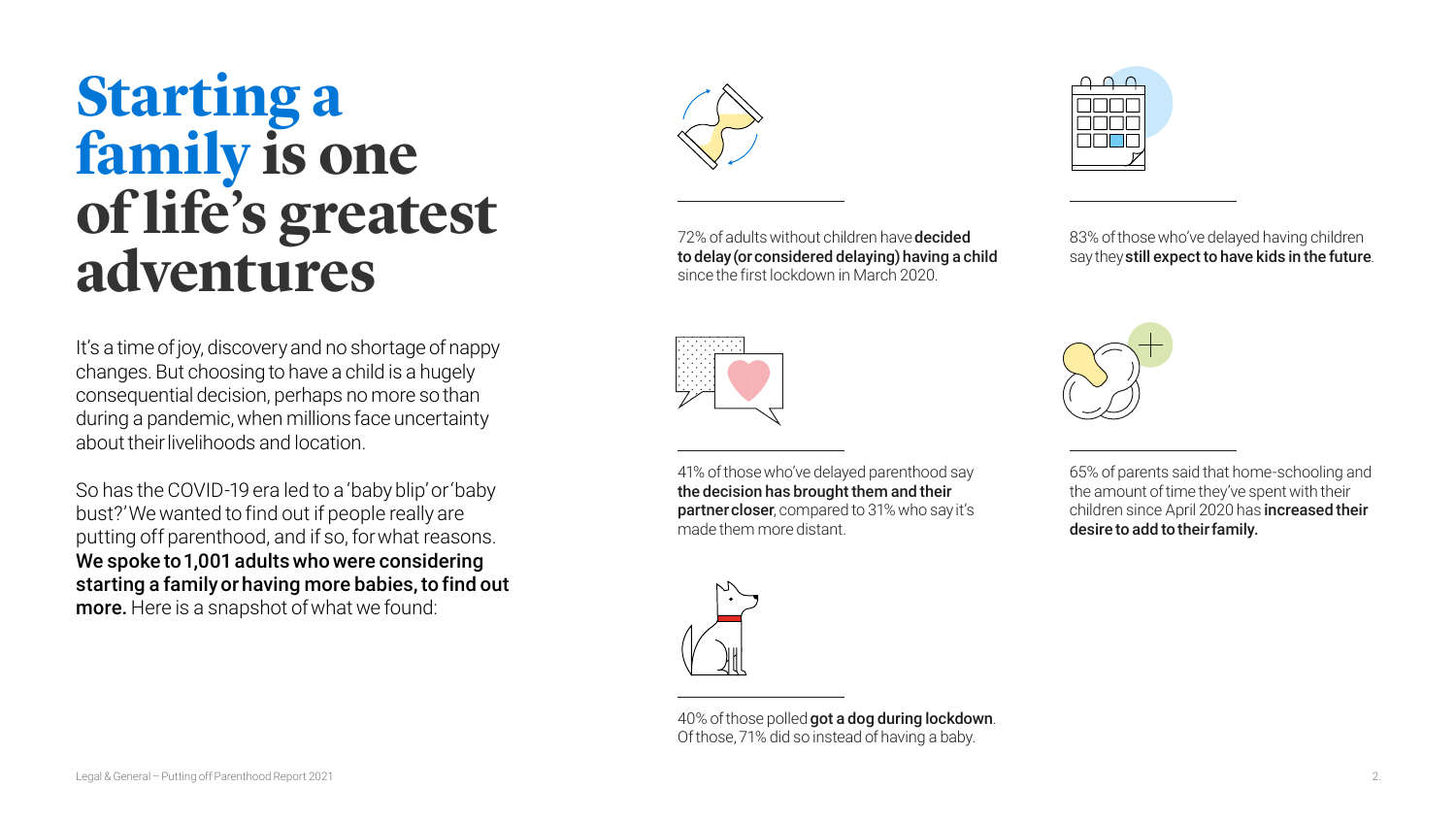## **Postponing pregnancy**

At the start of the pandemic no one really knew how much our lives were going to change, or for how long we would be facing restrictions, lockdowns and uncertainties about our health and finances. As we take slow and tentative baby steps into a post-lockdown recovery, what does the future hold for those thinking about starting a family?

<span id="page-2-0"></span>



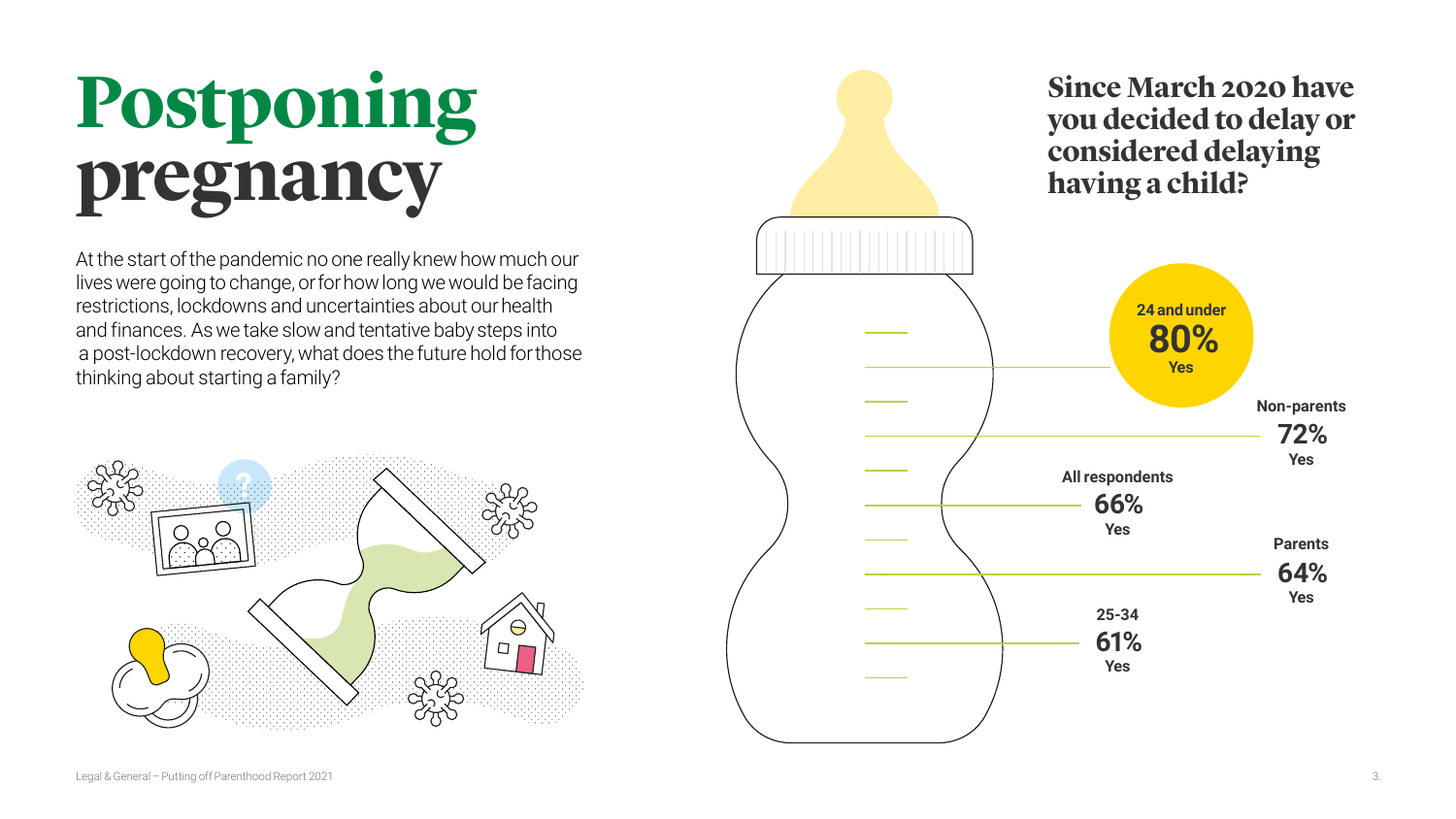#### Our findings confirm that **many** people have decided to delay trying for a baby during the pandemic.

It's worth remembering that we surveye people who were already interested in ha children, so the results indicate a shift in attitudes even among those who are po about parenthood.

The vast majority  $(72%)$  of people we a said they were delaying having a child. rose to 80% among the youngest age gl we surveyed. Could this suggest that we heading for a significant drop in births?

With pre-pandemic birth rates already in decline in many countries, more than a year after the first lockdown restrictions were imposed we found a similar story among UK adults.

| According to Statista, the average age for a<br>эq        |  |
|-----------------------------------------------------------|--|
| woman to have her first baby in the UK is<br>aving        |  |
| 28.9, while for mothers having their fourth               |  |
| child it's 33.2 years old. Even for this peak<br>ositive  |  |
| parenting age group of 25-to 34-year-olds,                |  |
| our responses show that 61% of people were                |  |
| considering a delay to their plans. Where<br><b>isked</b> |  |
| This<br>fertility issues might also start to come into    |  |
| play between ages 35-44, the majority of our<br>roup      |  |
| e're<br>respondents remained willing to risk              |  |
| postponing their plans to a later date.                   |  |

#### The picture across the country varies, with people in the South West most likely to put off having a child across all age groups (78%), followed by the North East, Yorkshire & Humber and the East Midlands, where only 26% of people were not putting off their plans. Hot spots of Brighton, Bristol and Norwich have over 80% of people holding off on parenthood, compared to Belfast and Newcastle, where just over half (55%) of our respondents have decided to delay.









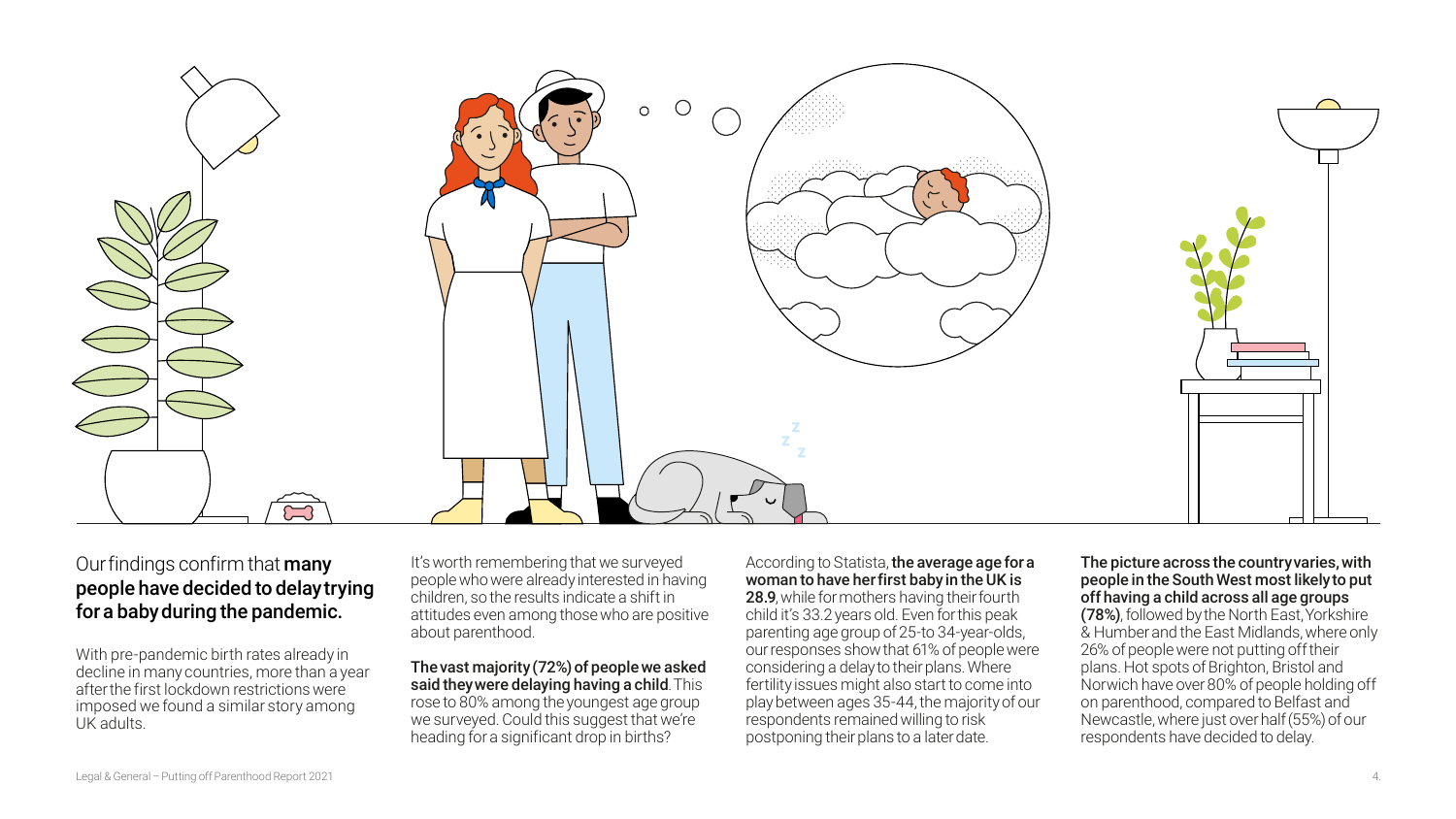### **Why have you decided to delay having a baby this year?**



## <span id="page-4-0"></span>**More than just money worries**

When PricewaterhouseCoopers predicted that just 569,000 babies would be born in 2021, many people were quick to attribute this 8% drop on the previous year's figures to the economic shock of the pandemic.

Our survey results indicate that the reasons are more complicated and varied than this. Here, we look at the major reasons cited by our respondents in more detail.





#### **Parenting in a pandemic**

The biggest reason our respondents gave was a concern about the impact of lockdown on babies, and by extension on their families. **People** expressed a worry about the long-term effects they might see in babies born in restricted times; there are fewer opportunities to socialise with family, friends and other babies, and this may negatively affect the speed of babies' development.

One recent study from the University of East London found that many babies they examined during lockdown appeared 'shyer' than those visited before the pandemic, as they were unused to seeing and interacting with unfamiliar adults.

There has also been much concern for the health of pregnant women, as the impact of coronavirus on women during and after pregnancy remains unknown. Advice to pregnant women from the NHS says as this is a new virus and the effects aren't fully known, it's safer to include pregnant women in the moderate risk group.

With higher-perceived risks in visiting hospitals for multiple maternity appointments and delivery, 24% of our respondents cited a fear of catching the virus – something which may have contributed to a desire to delay having a child.

















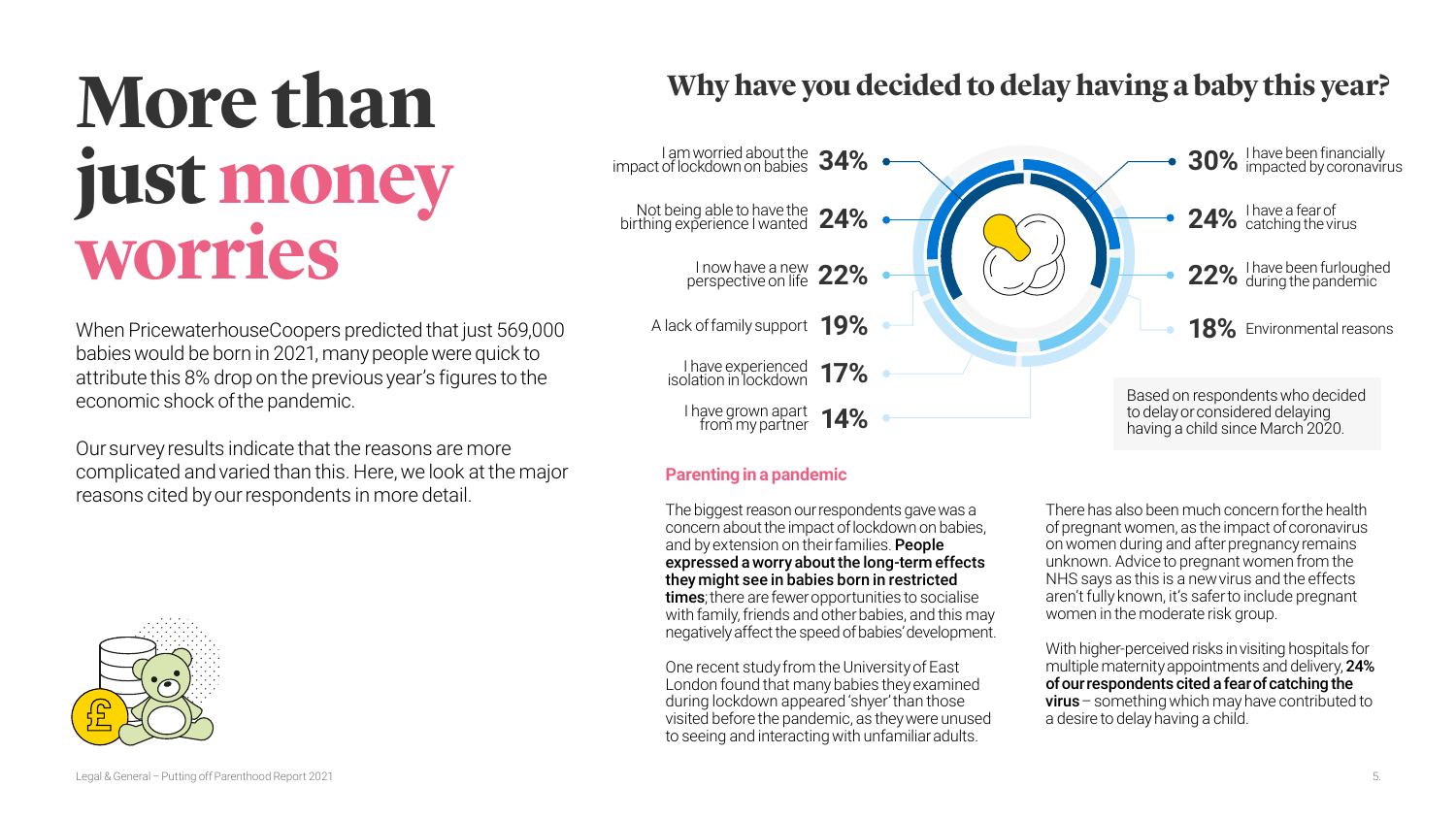#### **Money still matters**

We saw respondents cite financial worries in different ways in our results – they raised concerns about furlough (22%) and the general financial impact (30%). Debt, housing, unemployment and general financial worries create an atmosphere of uncertainty and have driven anxieties during the last 18 months.

Financial support from the government may not have been available or enough, and particularly in low-income families these concerns have a wide-ranging impact, including the decision not to extend or start a family amid fears it will take longer than predicted to fully recover.

#### **The impact on women**

Women have been disproportionately affected by the pandemic, from their jobs being more at risk to them shouldering the burden of childcare and home schooling, often without the help of the usual mix of formal and informal support networks that mothers rely on.

Women make up the majority of employees in some of the hardest-hit sectors, and according to government data, 46% of mothers that have been made redundant during the pandemic cited lack of adequate childcare as the cause, leading to fears of negative treatment from an employer because of childcare responsibilities.

#### **Have perspectives changed?**

Many of us have had time to stop and think during the pandemic, and this might have led to a reordering of priorities and things we hold most important  $-22%$  of respondents cited this as a reason. Perspectives have shifted, and may affect everything from the job you do, the people you want to spend time with, and the places you want to go.

#### A striking response is that 18% of respondents cited 'environmental reasons' as to why they are putting off having kids. Harry and Meghan reportedly said they would have a maximum of two kids to help the planet, and it seems other people are following suit.

Women have been asked to give birth alone, with limited partner support and often having to wear a face mask during labour. More than a quarter (26%) of women responding to this question said that not being able to have the birthing experience they wanted was a key factor behind delaying or considering delaying having a baby.

#### A lack of family support, not wanting to put grandparents at greater risk of infection through contact, and the closure of childcare facilities and schools, put a disproportionate strain on women in the home.





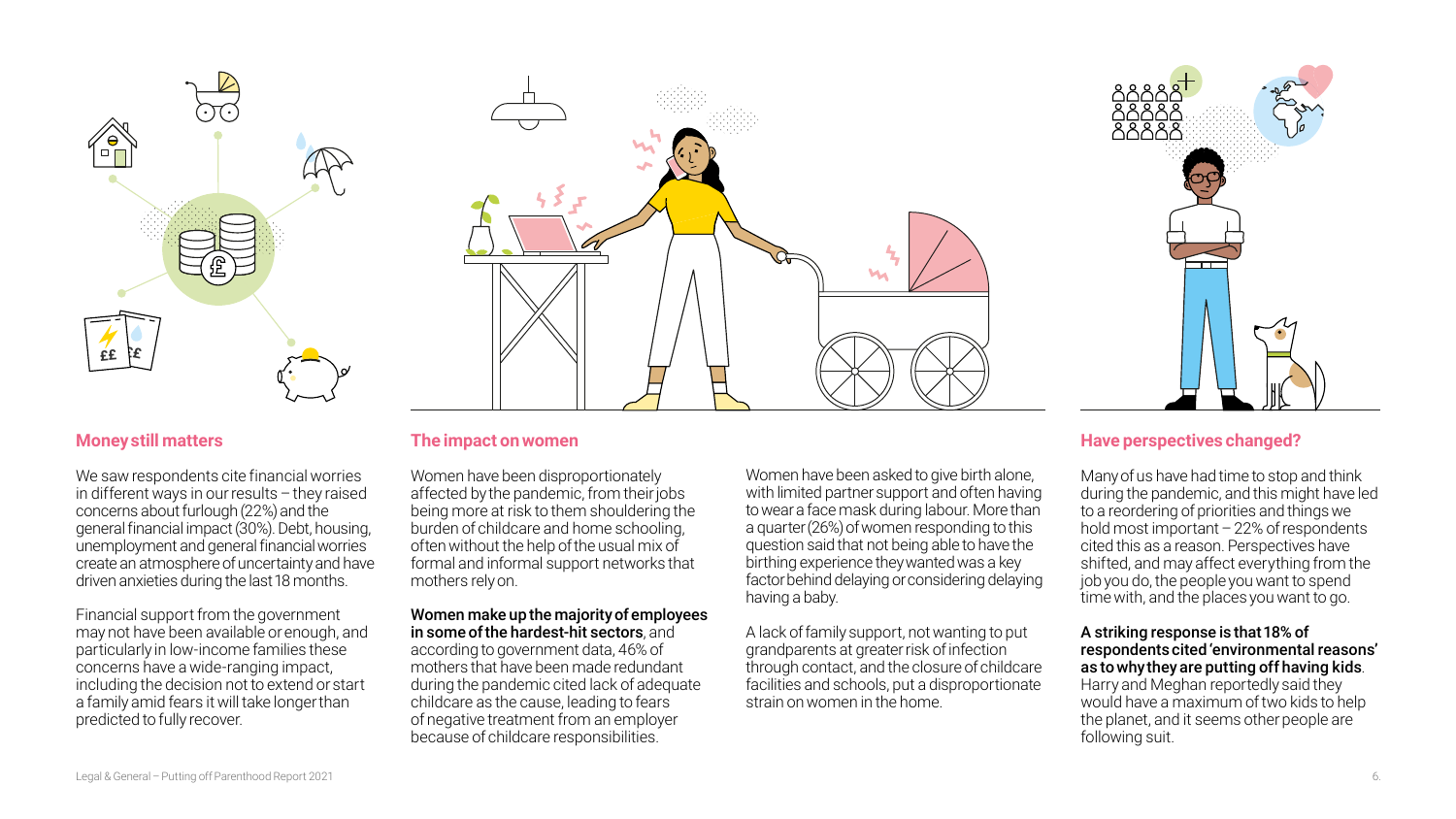## <span id="page-6-0"></span>**Have pooches replaced parenthood?**

### **Did you get a dog during lockdown?**



#### **71% of those who got a dog during lockdown said they decided to get a dog instead of having a baby.**

Among those aged 24 and under, our group with the highest likelihood of delaying having a baby, the figure was 75%.

74% of our respondents without children who acquired a pooch said it was instead of having a baby.



When we asked if getting a dog made our respondents more likely or less likely to delay parenthood or extending their family, a considerable 71% said they were either somewhat or much more likely to do so.

And more than a quarter (27%) said that having a dog means they no longer want a family at all. It would appear that for some people, lockdown has led them to reappraise what they want from **life**, and the simplicity of pet ownership compared to parenthood may hold a certain appeal.

According to the Pet Food Manufacturers Association (PFMA), 3.2 million UK households have acquired a pet since the start of the pandemic. Of the 34 million pets in the UK, about 12 million are dogs, with more than half of new pet owners aged 16 to 34.

We took a look at dog ownership during lockdown, and whether this trend has anything to do with people having fewer babies.

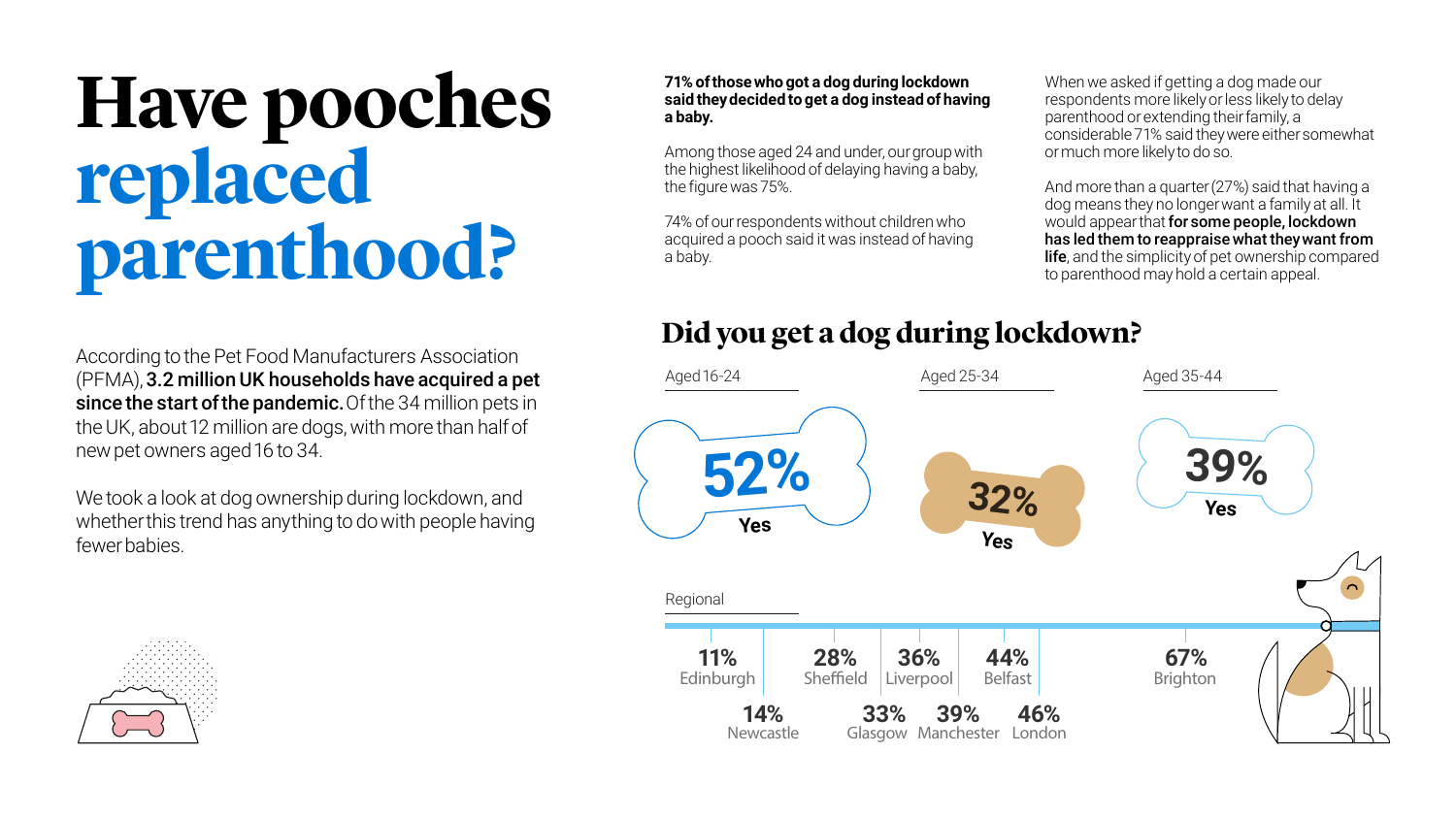### **In what ways has the decision to delay having a child impacted your relationship with your partner?**



**41%**

It has made us closer



**32%**

It has made us argue more





It has made us more distant



**17%**

It has made us argue less



**14%**

It has not impacted our relationship



## <span id="page-7-0"></span>**No place like home: Has delaying parenthood strengthened relationships?**

While delaying parenthood has been a major issue for couples and singles to resolve, 41% of our respondents said the decision to delay has brought them closer; a lower percentage (31%) said the decision made them feel more distant from their partner. The results suggest the pandemic has presented opportunities for people to reflect on their status quo, and be honest about what they want from their lives and relationships in the future.

We found that in many cases, the decision to delay parenthood has strengthened relationships rather than challenged them.

For those of our respondents who already have children, 65% of parents said that home-schooling and the amount of time they've spent with their children since April 2020 has increased their desire to add to their family.



Lockdown has impacted all of our lives, including how we interact with our nearest and dearest. Could a change in relationship dynamics have affected how people view the prospect of parenthood?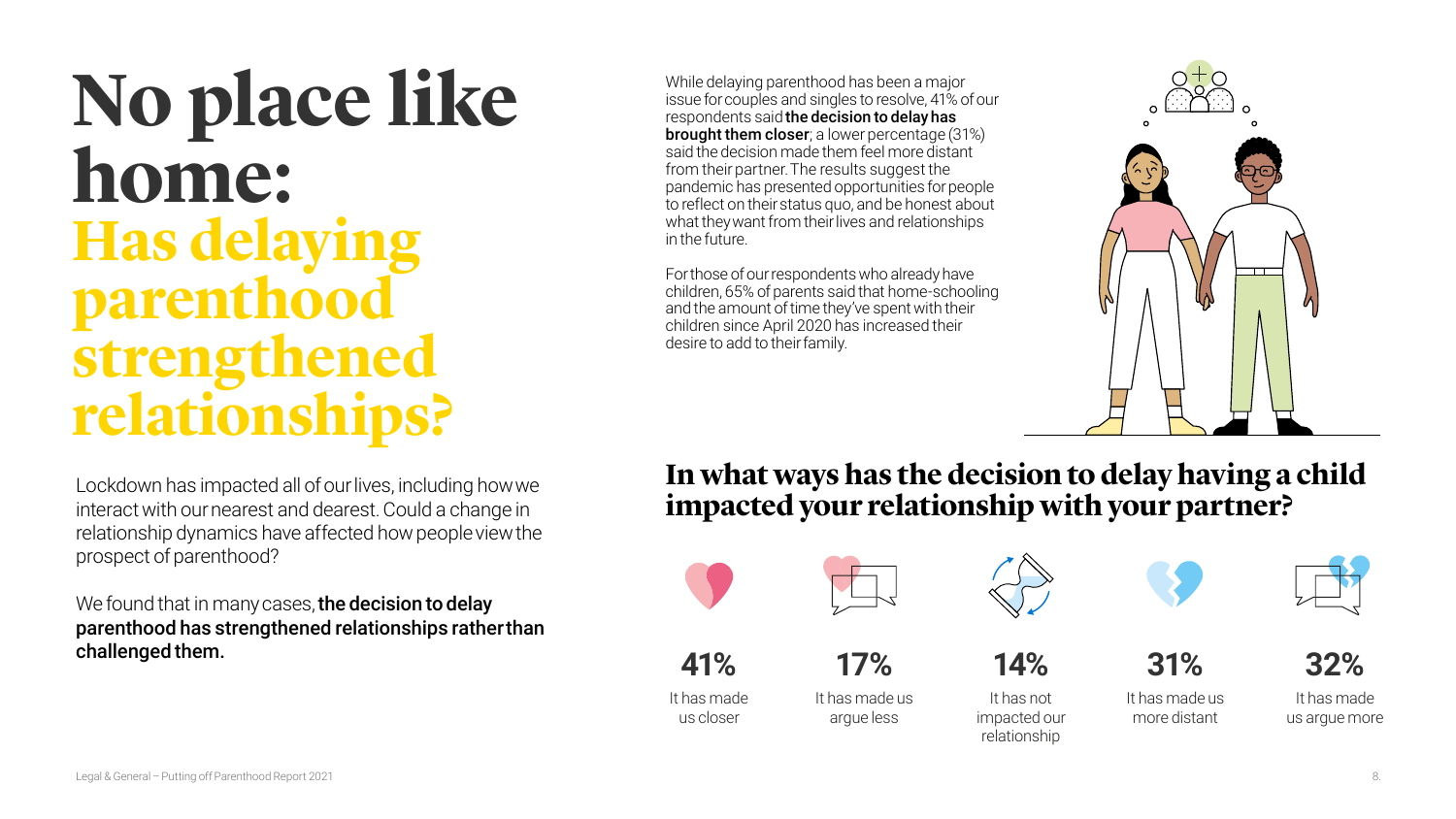## <span id="page-8-0"></span>**Bust or blip? Assessing the future of family life**

Even if many parents have delayed parenthood, in the long-term, many people still plan to have a family or have changed their outlook during lockdown.

The question becomes not if they will have more children, but when? 40% of our respondents have decided to delay parenthood by 1 to 2 years, with 43% of under-24s choosing 1 to 2 years as the optimum amount of time they are prepared to wait. This may be just long enough to finish the puppy training, but despite the changes in outlook there is still a strong desire for many people to have children eventually.









### **If you've delayed having a child, do you still expect to have children in the future?**

**9%**